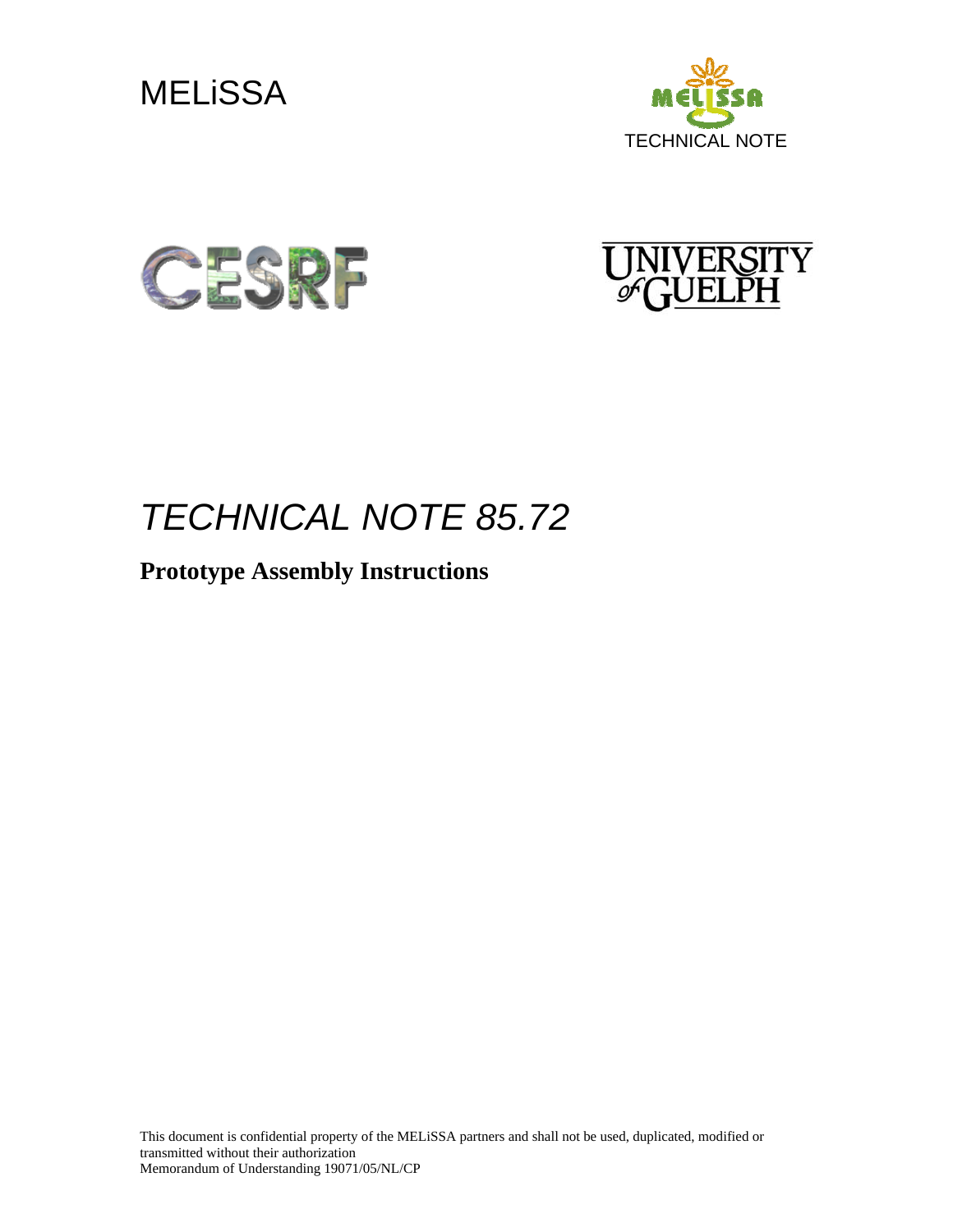



| Prepared by/Préparé par                  | Dr. Geoffrey Waters |
|------------------------------------------|---------------------|
| Reference/Réference                      | 19772/06/NL/GM      |
| Issue/Edition                            |                     |
| Revision/Révision                        |                     |
| Date of issue/Date d'édition August 2007 |                     |
| Status/Statut                            | Final               |

#### APPROVAL

| Title | Prototype | Test | Plan | and | Procedures   Issue |         | 1 Revision |  |
|-------|-----------|------|------|-----|--------------------|---------|------------|--|
| Titre | Document  |      |      |     |                    | Edition | Révision   |  |

| Author | Dr. Geoffrey Waters |      | Date 07/08/07 |
|--------|---------------------|------|---------------|
| Auteur |                     | Date |               |

| Approved by         | Dr. Michael Dixon |      | Date   07/08/07 |
|---------------------|-------------------|------|-----------------|
| <i>Approuvé par</i> |                   | Date |                 |

#### CHANGE LOG

| Issue/ <i>Edition</i> | Revision/Révision | Status/Statut | Date/Date |
|-----------------------|-------------------|---------------|-----------|
|                       |                   |               |           |
|                       |                   |               |           |
|                       |                   |               |           |

#### Distribution List

| Name/Nom | Company/Société | Quantity/ <i>Quantité</i> |
|----------|-----------------|---------------------------|
|          |                 |                           |
|          |                 |                           |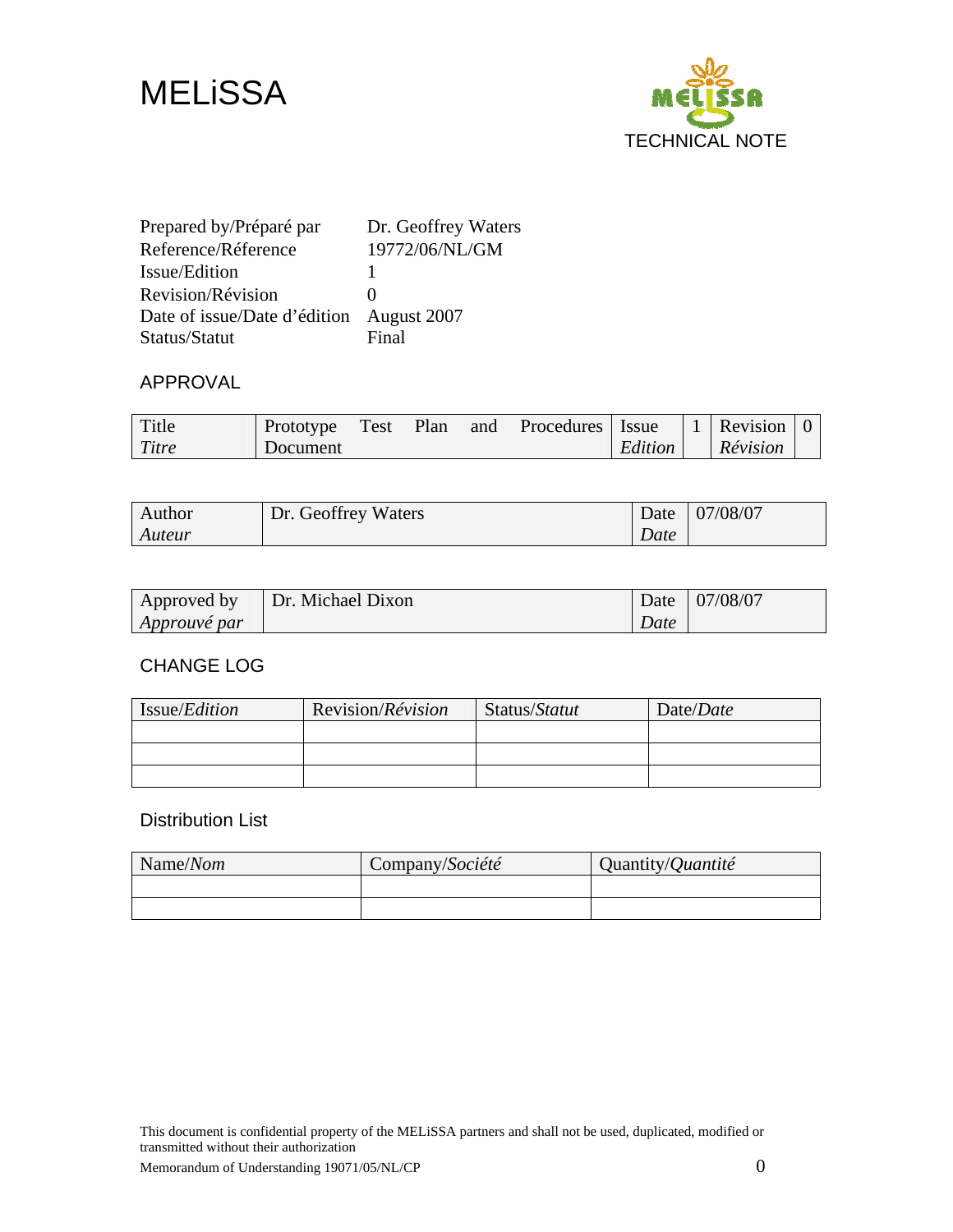



### TABLE OF CONTENTS

| 2. Proposal for Shell Shipment, Re-Assembly and Initial Verification at the CESRF 2      |  |
|------------------------------------------------------------------------------------------|--|
|                                                                                          |  |
|                                                                                          |  |
|                                                                                          |  |
|                                                                                          |  |
|                                                                                          |  |
|                                                                                          |  |
|                                                                                          |  |
|                                                                                          |  |
|                                                                                          |  |
|                                                                                          |  |
|                                                                                          |  |
|                                                                                          |  |
|                                                                                          |  |
|                                                                                          |  |
|                                                                                          |  |
|                                                                                          |  |
|                                                                                          |  |
| 3.3.2. Pre-Assembly Part Qualification and Testing for Hydroponics Sub-System 8          |  |
|                                                                                          |  |
|                                                                                          |  |
| 3.4.1. Equipment required for Air Handling Sub-System Install  13                        |  |
| 3.4.2. Pre-Assembly Part Qualification and Testing for the Air Handling Sub-             |  |
|                                                                                          |  |
|                                                                                          |  |
|                                                                                          |  |
| 3.5.1. Equipment required for Gas Sampling and Analysis Sub-System Install  15           |  |
| 3.5.2. Pre-Assembly Part Qualification and Testing for the Gas Sampling and              |  |
|                                                                                          |  |
| 3.5.3. Steps required for the Gas Sampling and Analysis Sub- System Install  15          |  |
|                                                                                          |  |
|                                                                                          |  |
| 3.6.2. Pre-Assembly Part Qualification and Testing for the Lighting Sub-System 16        |  |
|                                                                                          |  |
|                                                                                          |  |
|                                                                                          |  |
| 4. Proposal for Shell Shipment, Re-Assembly and Structural Integrity Verification at the |  |
|                                                                                          |  |
|                                                                                          |  |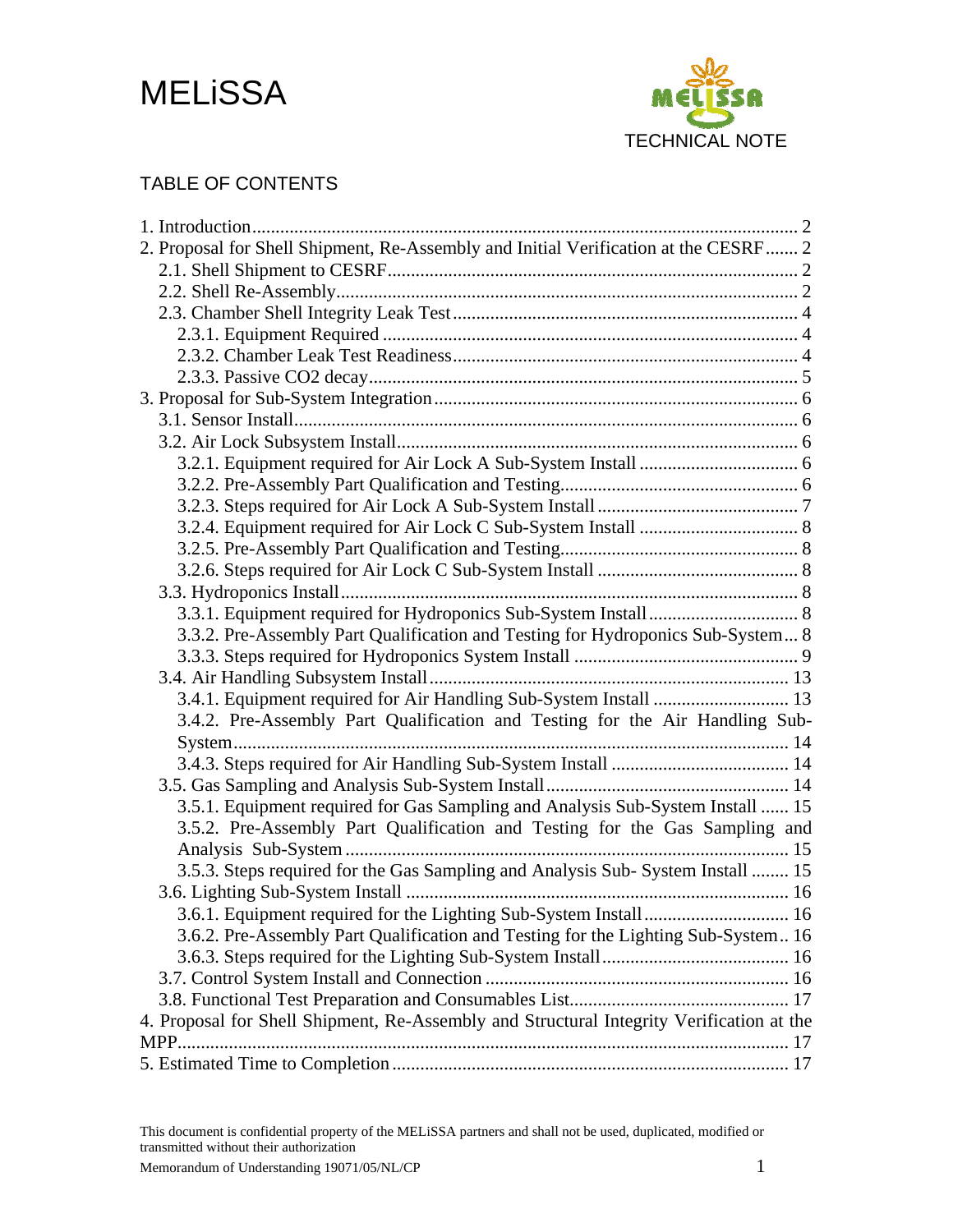<span id="page-3-0"></span>MELiSSA



## **1. Introduction**

The information contained in this technical note outlines the secondary assembly procedures for the higher plant chamber at the University of Guelph. Primary assembly of the three main shell components was performed by Angstom Engineering at their facility, as well as at facilities of their subcontractors, in Cambridge, Ontario, Canada.

## **2. Proposal for Shell Shipment, Re-Assembly and Initial Verification at the CESRF**

## **2.1. Shell Shipment to CESRF**

Prior to shipment, Angstrom Engineering will separate the chamber into its three component modules (A, B, C). The air locks will remain mounted to modules A and C for shipment to Guelph and all the separated modules will remain on their rack supports. The air loft covers will be removed form their mounting. All connection plates are left in position as are the glass roof.

After dismounting/separation, the chamber will placed on wooden skids and wrapped with poly-film. Angstrom Engineering will then position, using a forklift, the chamber modules on a transport truck for shipment to the UoG CESRF. Transport time is expected to be ½ hour/

On the day of the prototype's arrival, UoG grounds personnel will move the prototype into the testing facility through the CESRF loading dock via fork-lift and will position the chamber in an assembly and testing space having clearance of not less than 1 m on all sides. The re-assembly and testing space will be the area of the growth facilities building immediately in front of the CESRF's SEC-2 Chambers. This area is under 24 hour security video surveillance and has appropriate power and water supplies necessary for prototype function.

Once in its re-assembly and testing position, the following shell re-assembly procedures will be undertaken, followed by shell verification.

After verification of the shell, delivery of associated final documentation by the subcontractor is expected and final payment is released.

## **2.2. Shell Re-Assembly**

The following procedures will be undertaken to re-assemble the prototype shell at the CESRF. The work will be performed under sub-contract by Angstrom Engineering with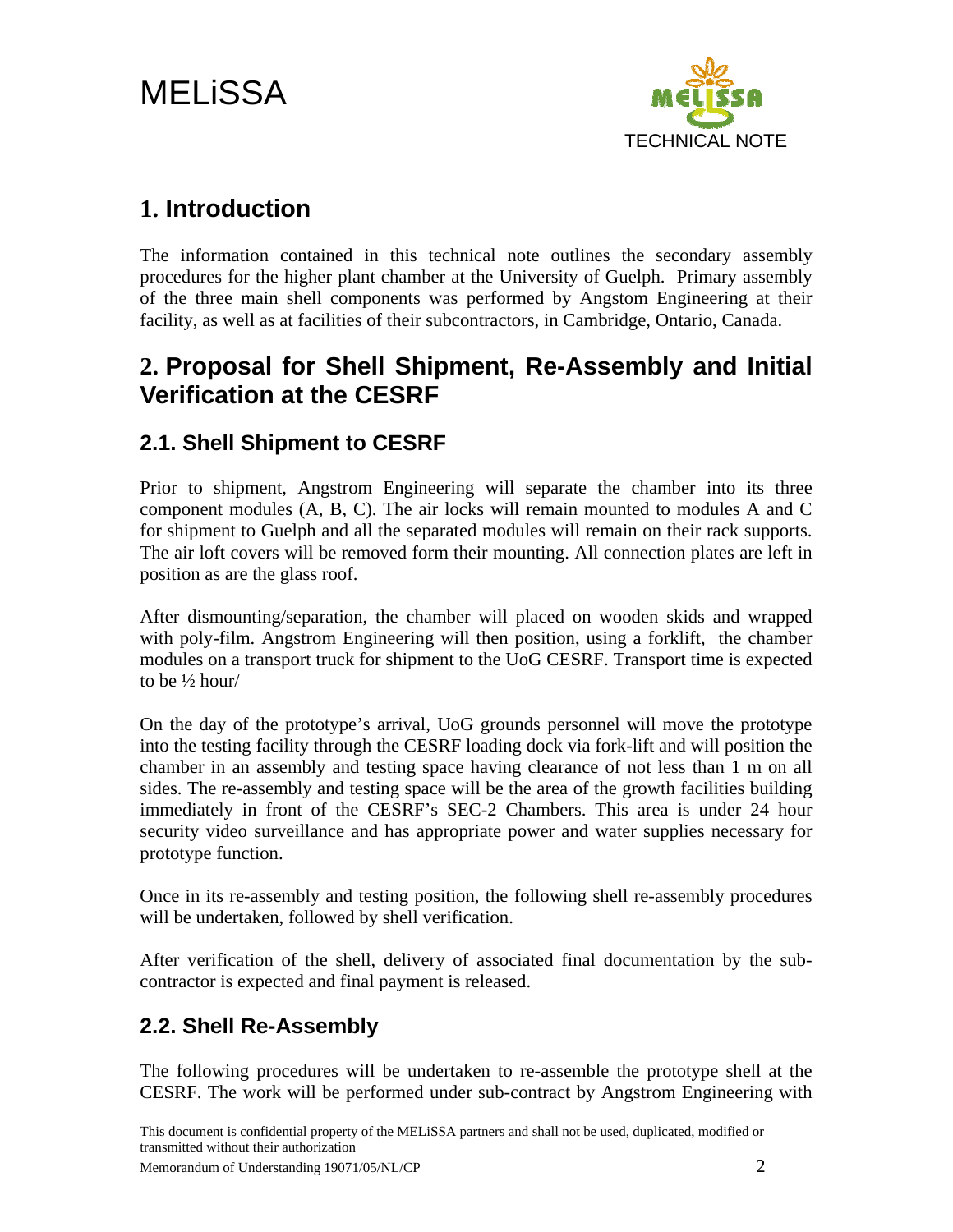



the assistance of the UoG CESRF staff. This procedure refers only to the re-assembly of components provided under sub-contract by Angstrom Engineering and qualified by the CESRF before shipment from Angstrom's Cambridge facilities to Guelph.

- 1. Upon arrival at the CESRF, the shell will be un-packaged, removed from the skids and examined for any shipping damage. Critical points for inspection include the integrity of the glass roofs, the side window, the air lock windows, gloves, interior air lock doors, the pressure compensation bags, the rotary feed-through shaft and the lamp reflector mounting plates of the lamp loft covers.
- 2. Once in its floor position and cleared of any shipping damages, the two end modules (A and C) of the chamber growing volume will be connected to the centre module (B). Visual inspection of the bolts and the sealing gasket will follow. The chamber modules will be free wheeling to allow for easy connection. It is expected that 4 individuals will be required to move the chamber modules on their wheels into position before connect. Once in position the chamber's extendable "feet" will be positioned to secure the assembled shell in place.
- 3. The two end air locks will be mounted on each of the end growing modules. Visual inspection of the bolts and the sealing gasket will follow to ensure a proper seal.
- 4. The lamp loft covers are then mounted on the main chamber growing volume. Lifting of the lamp covers will be done by the 4 shell assembly technicians. Inspection will ensure the loft covers are mounted securely and functional. The lamp and reflectors are not mounted at this point (see sub-system install below), although their proper fit was confirmed during the initial qualifying tests conducted by UoG at Angstrom.
- 5. The sensor connector/interface plates, which will have been mounted on the chamber shell prior to shipment will be visually inspected for any breaches in seal. All connections mounted on the plate are to be checked for secure fit and proper mount before conducting the shell integrity leak tests.
- 6. Once the chamber exterior shell is assembled, a final visual inspection will be completed to detect any breaches in seal.
- 7. Upon verification of no breaches in the exterior shell, the rail system for the hydroponics trays will be installed. Following rail install, the hydroponics drip capture trough will be installed. The rail system will be tested for smooth and easy movement using the 30 hydroponics growing trays filled with ballast representative of a chamber filled with crops and saturated Rockwool. The weight of ballast added for the test is reported in the chamber test results document.
- 8. Functional testing of the air lock's glove box and interior air-lock door follows. This test is to ensure that an operator can open and close the interior door with modest to minimal effort.
- 9. The air handling unit components will be checked for any displacement from their mountings during shipment. This includes the main centrifugal fan, the chilled water coil, the hot water coil and the rotary feed through shaft.
- 10. An inspection will also ensure that the connection between the blower shaft and the rotary feed-through shaft is sound.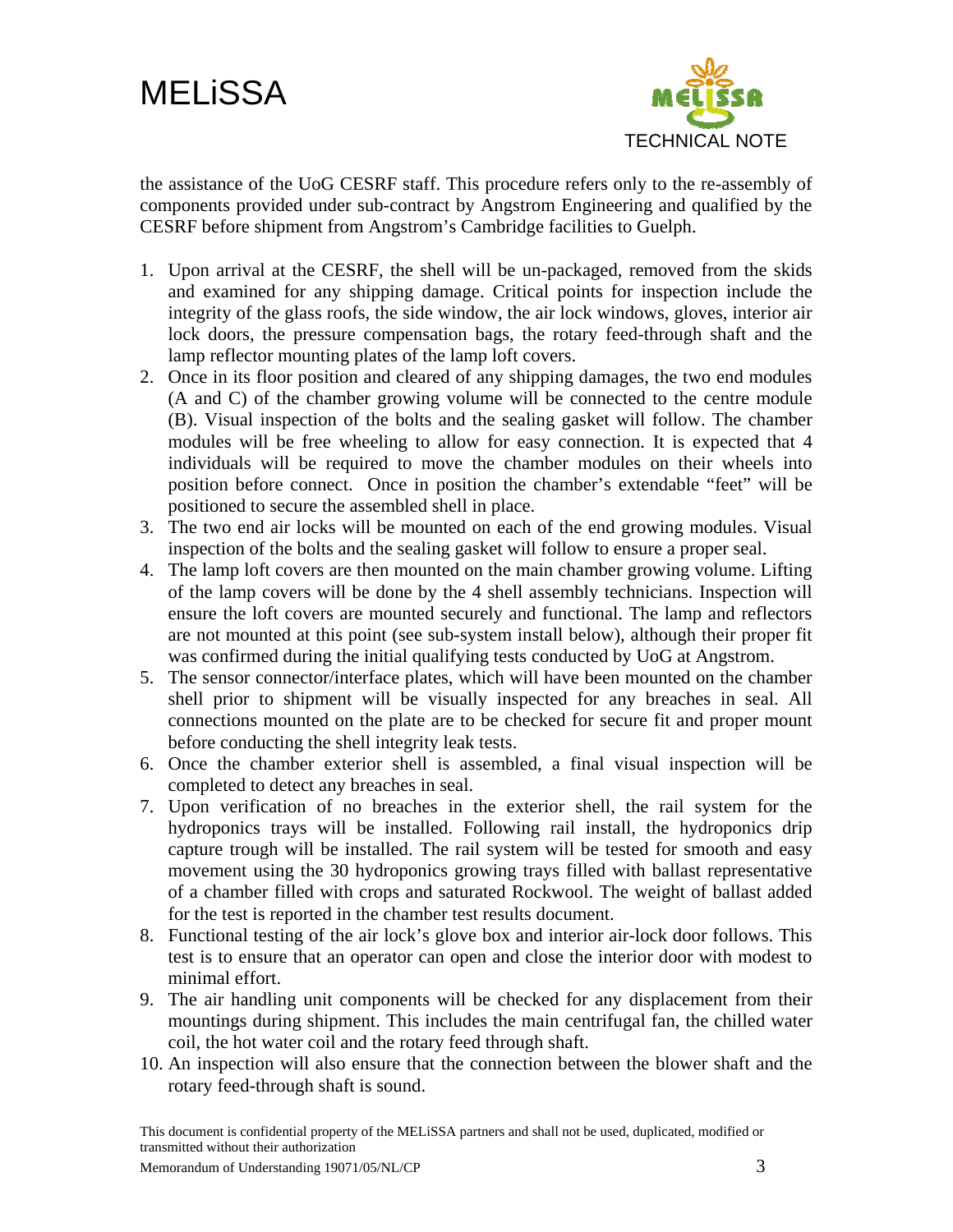<span id="page-5-0"></span>MELiSSA



## **2.3. Chamber Shell Integrity Leak Test**

Following re-assembly of the shell at CESRF a passive  $_{\text{CO2}}$  leakage test will be conducted to ensure proper connection and sealing of the shell modules and secure fits on the interface mountings and connection plates. The procedure outlined below is identical to that employed at Angstrom Engineering's facilities by UoG CESRF staff to qualify the shell before shipment to CESRF.

#### **2.3.1. Equipment Required**

- 1. Infra-red Gas Analyzer for  $_{CO2}$ ,  $0 3000$  ppm range, on-board gas sampling pump with pressure compensation, 4-20mA output signal
- 2. C Size  $_{CO2}$  tank (industrial grade) with regulator for supply to chamber
- 3. Mounted gas sampling port on the interface plate of the air handling unit . Gas sampling tubing is extended from the interior port to the volumetric centre of the chamber
- 4. Mounted gas sample return port on the interface plate of the air handling unit
- 5. Mounted bulkhead on the air handling unit interface plate for chamber  $_{CO2}$ injection
- 6. Teflon tubing
- 7. Data logger (CR7)

#### **2.3.2.Chamber Leak Test Readiness**

- 1. The infra-red gas analyzer's (IRGA) sampling in port is connected, through Teflon tubing, to the  $_{CO2}$  sampling port on the shell interface plate of the air handling unit. Tubing is extended to the volumetric centre of the chamber through the air handling unit duct work. The output signal of the analyzer is connected to the portable data logger set initially to 1 second sampling resolution. The sample out port of the IRGA is connected to the sample return port at the air handling unit interface plate, thereby closing a the sampling loop.
- 2. The  $_{CO2}$  tank regulator is connected, through Teflon tubing, to the  $_{CO2}$  injection port of the air handling unit interface plate.  $_{\text{CO2}}$  supply on the regulator and tank is closed.
- 3. Two high powered fans are positioned within the chamber. One fan is facing the opposite air-lock and the second is positioned to blow air into the chamber's air return plenum. Turbulent air flow is confirmed. In the aforementioned leak tests, the chiller and hot water coils are mounted into position but not brought to operational readiness. The operational leakage test is run subsequent to these procedures to assess chamber shell integrity under operational temperature , air flow and humidity regimes.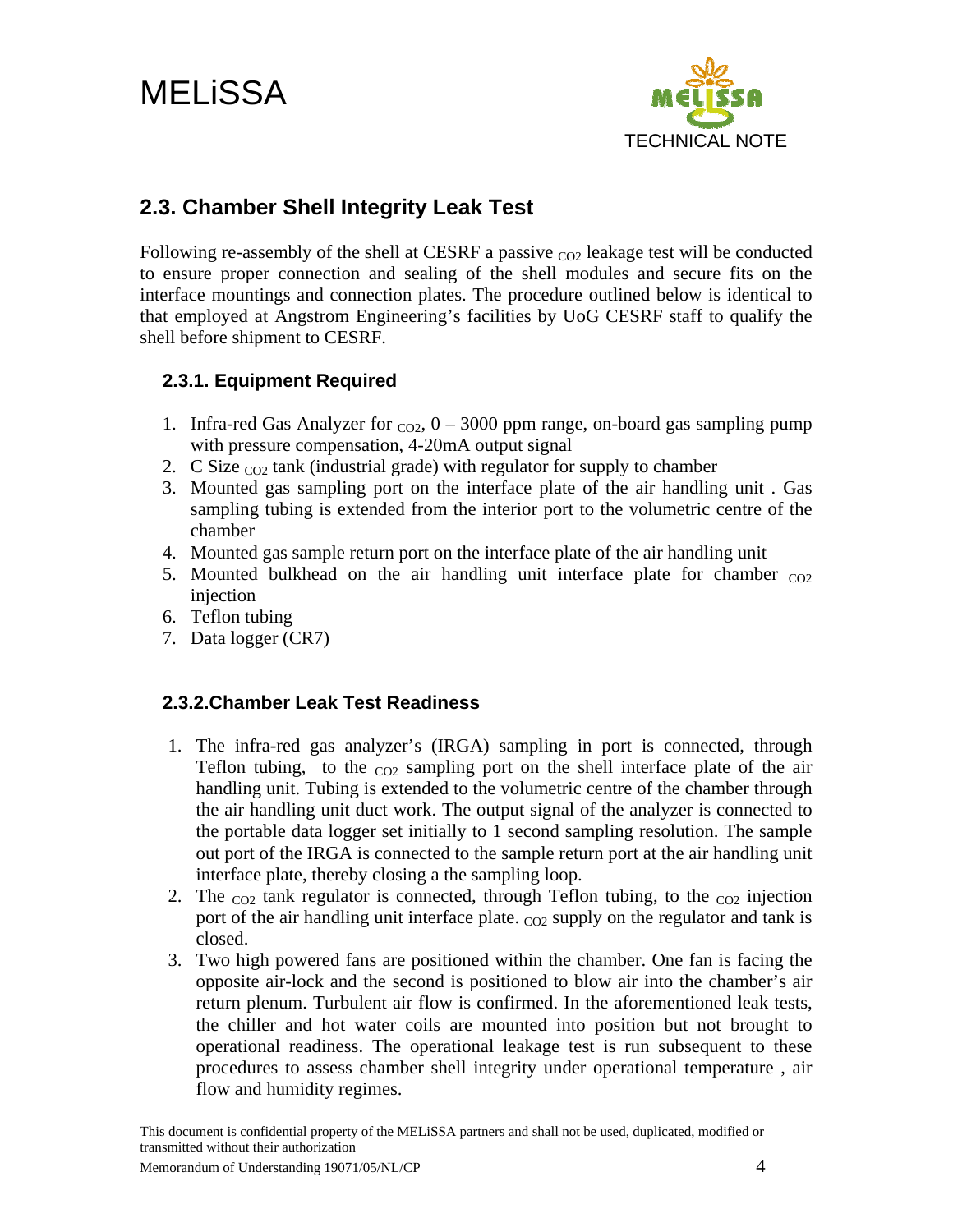# <span id="page-6-0"></span>**MELISSA**



- 4. Both interior air lock doors are left open (un-zipped). Both exterior air lock doors are closed and sealed
- 5. The IRGA is powered and the analyzer's reading of ambient  $_{CO2}$  levels is confirmed.
- 6. It is confirmed that no obstruction to the chamber's temporary exhaust ports exist. These open sensor ports positioned on the interface plates are meant to prevent chamber over-pressure during  $_{CO2}$  injection.
- 7. The regulator for CO2 supply is eased open to start air flow (maximum 50 psi)
- 8. IRGA readings are monitored and CO2 injection is closed at the regulator when the gas sample drawn from the chamber interior reads  $1000 \pm 100$  ppm CO2.
- 9. The vent ports positioned on each module's interface plate are sealed
- 10. The CO2 supply remains closed during a period of 10 minutes for equilibration and interior air mixing by the fan
- 11. IRGA readings from samples drawn from the interior are logged during the equilibration and air mixing phases to provide information to be analyzed for preliminary assessments of CO2 mixing rates.
- 12. After the mixing period, the CO2 sample reading from the centre module is noted.
	- a. If the CO2 reading is outside of low end tolerance (1000 100 ppm) the following occurs, iteratively;
		- i. the temporary exhausts on each of the module's interface plates are opened and visual inspection confirms no obstruction
		- ii. steps 6 through 12 are repeated but the equilibration time of step 10 may be shortened or lengthened depending on observed chamber mixing rates
	- b. If the CO2 reading is outside of high end tolerance  $(1000 + 100 \text{ ppm})$ 
		- i. One of the exterior air lock door is opened to speed venting of the chamber. After venting and noted drops in CO2 readings to within tolerance, the air lock door is again closed and sealed
- 13. Once the CO2 concentrations within interior are within tolerance and stable, through iterations of steps 6-12, the gas supply tank and regulator are closed, disconnected from the chamber and the CO2 inlet line is sealed.
- 14. Visual inspect to ensure that there are no breaches in chamber shell seal, especially at open vent locations (step 9)

#### **2.3.3.Passive CO2 decay**

With CO2 levels within limits and the portable data logger set to 5 minute sampling intervals, the CO2 concentration in the chamber is allowed to passively decay (through any unknown shell leakage points) over a period of 48 hrs, or until the observed concentrations are less than 900 ppm, which ever comes first. Leakage rate is calculated from the slope of the  $2<sup>nd</sup>$  order  $_{CO2}$  concentration vs time decay profile at a concentration of 1000 ppm. Leakage rate is reported as a percentage of initial concentration  $(t=0)$  and assessed against the ESA specification.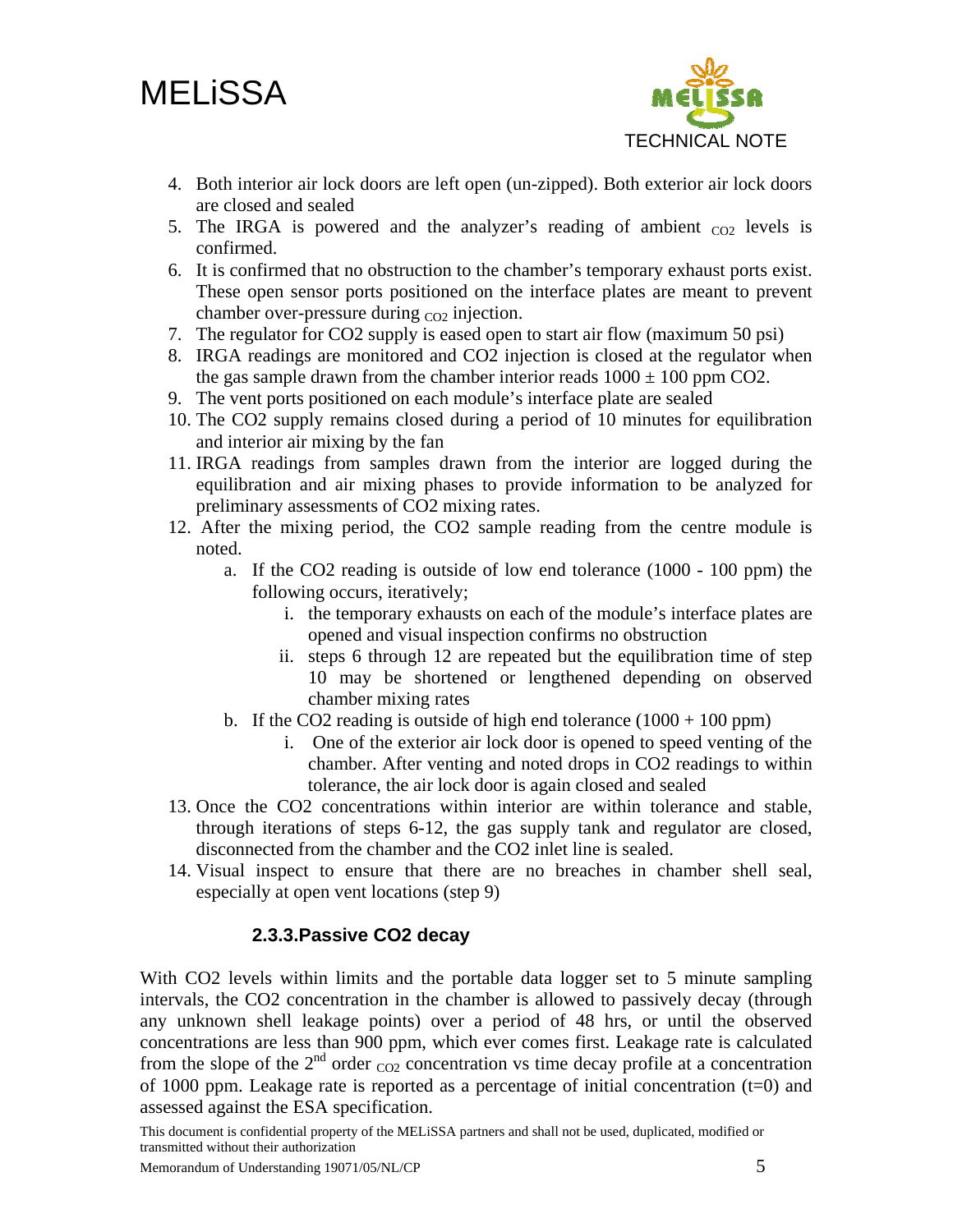<span id="page-7-0"></span>



If the shell integrity test indicates compliance with UoG requirements, sub-system integration begins and the operational leakage test follows.

# **3. Proposal for Sub-System Integration**

### **3.1. Sensor Install**

The procedures for sensor install are described in their respective sub-system assembly procedures. Sensor and hardware install are expected to be completed simultaneously using three staff.

## **3.2. Air Lock Subsystem Install**

#### **3.2.1.Equipment required for Air Lock A Sub-System Install**

Lock A Purge In Solenoid Valve Lock A Purge Vent Solenoid Valve Lock A Pressure Sensor (P-A401) Lock A Purge In Override Manual Ball Valve Lock A Pressure Switch (P-Switch A) (Air) Lock Passive Vent A Door A Contact (Sensor) Upper Door A Contact (Sensor) Lower Door Open LED - A Calibrated Air Tank (1000 ppm CO<sub>2</sub>, 21% O<sub>2</sub>, Balance Nitrogen) Male-to-Male NPT to compression unions for solenoid valves (2 each solenoid, 4 total) Male-to-Male NPT to compression union for manual ball valve (2 total) Bulkhead Unions with viton o-rings for interface plates (2 total) Stainless Plumbing (1.5 m total) Teflon tubing (for temporary connection of calibrated air tank to Purge In Solenoid, 2m) 8-Pin sensor interface connector (2 total) Wiring

#### **3.2.2. Pre-Assembly Part Qualification and Testing**

Prior to assembly, the following functional tests will be conducted on the functional parts of the air lock.

- 1. Functioning of all solenoids is confirmed by powering and providing a signal to the solenoids and confirming opening
- 2. The manual ball valve will be inspected for any obstruction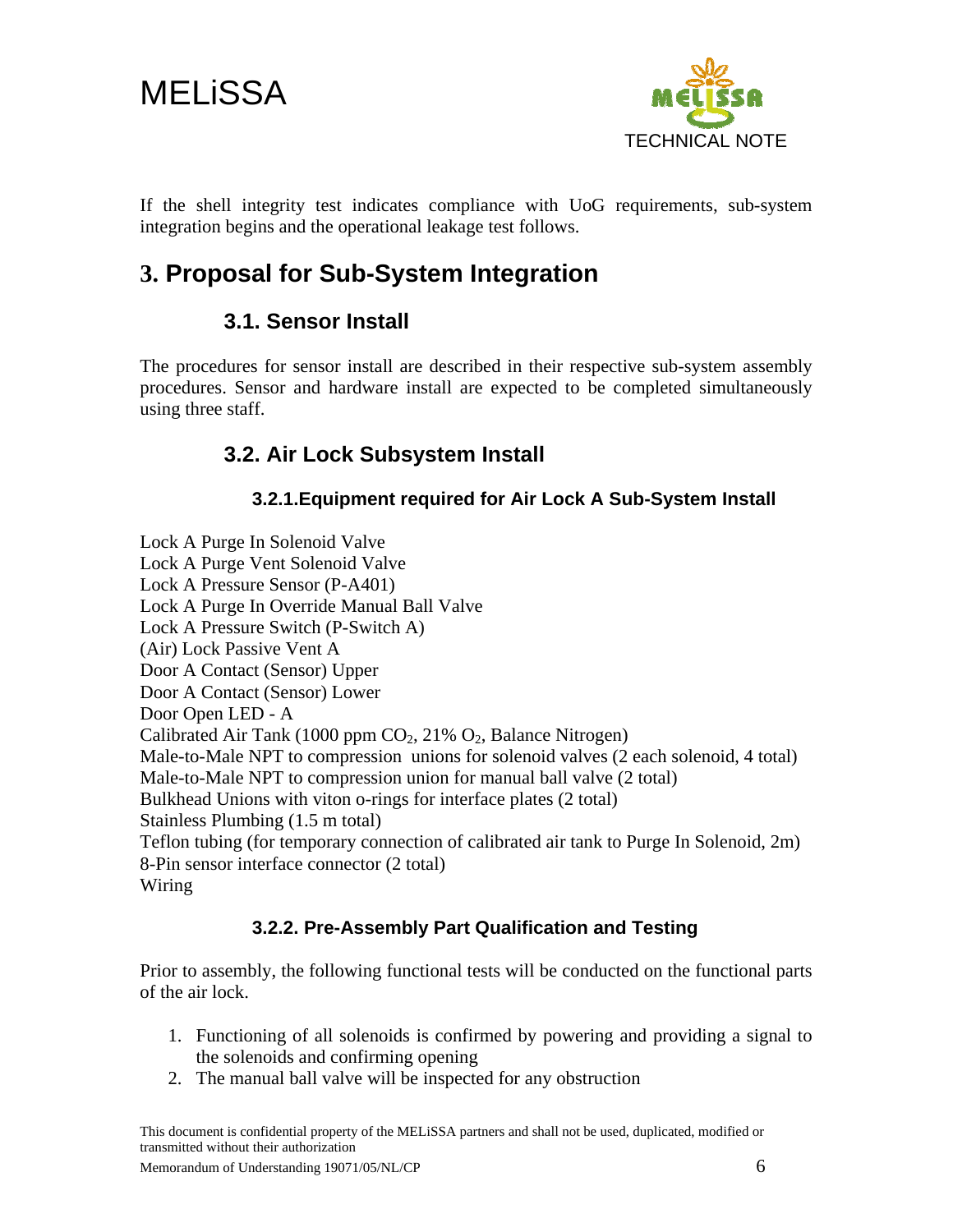<span id="page-8-0"></span>MELiSSA



- 3. All sensors, including the contact and pressure sensors will be tested and calibrated
- 4. Functioning of the passive vent fittings is confirmed

#### **3.2.3. Steps required for Air Lock A Sub-System Install**

Prior to install of the air lock's subsystems, it should have been confirmed (as in the steps for chamber shell assembly) that the air locks are mounted and connected to the end modules. The interior air lock door should be left opened and folded into the chamber interior. This will reduce the chance of damage due to equipment drop during sub-system assembly.

- 1. Each of the Male-to-Male NPT to compression unions are connected to the upper and lower female fittings of each of the Lock A Purge In and Lock A Purge Vent solenoids and to the Purge In Override Manual Ball Valve. Teflon taping of the threads may be used to tighten seal.
- 2. A 10 cm length of stainless tubing is cut. The tubing is used to connect the outlet side of the Lock A Purge In solenoid compression fitting to the inlet of the Ball Valve. The compression fittings are tightened.
- 3. A 10 cm length of stainless tubing is cut and one end bent 90 degrees at 5 cm in.
- 4. The assembled Solenoid, Ball Valve combination is connected to the horizontally oriented stainless tubing connection. The valve assembly is rested on the air lock roof.
- 5. The 5 cm vertical section of the stainless tubing and valve assembly is connected to one of the bulkhead unions for the interface plate. Seal of the o-ring seat is confirmed at the interface plate.
- 6. A 10 cm section of stainless tubing is connected to the air lock though the remaining bulkhead unions for the interface plate. One end of the tubing is connected to the compression fitting on the bulkhead, and the other end connected to the compression fitting on the Lock A Purge Vent solenoid. A small section of stainless tubing may be connected to the outlet side of Lock A Purge Vent to direct the outflow. In its temporary configuration, the Purge Vent valve and tubing assembly is left in the vertical orientation with the pressure switch installed.
- 7. Teflon tubing is connected to the Lock A Purge Vent solenoid and fitting assembly to the regulator of the calibrated air supply. The supply at the tank should remain off.
- 8. The Air Lock A Passive Vent valve is connected to the interface plate and sealed with a viton o-ring.
- 9. The contact sensors are mounted to the exterior door and the LED indicator lights is connected to the circuit. Proper functioning is confirmed
- 10. The air lock pressure sensor is positioned in the air lock interior and wired to the 8-pin connector.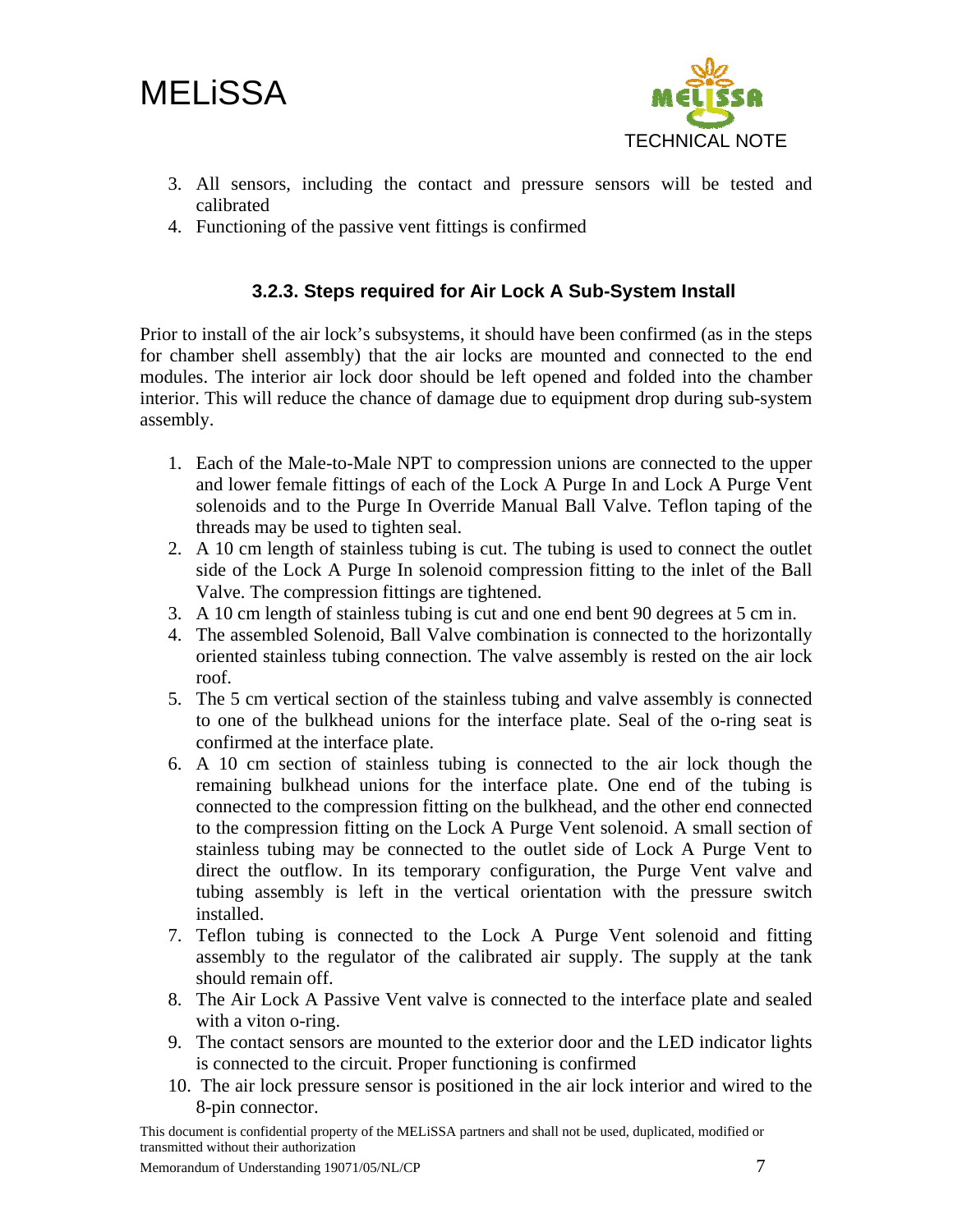<span id="page-9-0"></span>**MELISSA** 



11. The mounted pressure switch (dry contact) and pressure sensor are connected to the controller.

#### **3.2.4.Equipment required for Air Lock C Sub-System Install**

The equipment required for install of the Air-Lock B are identical to those described above for air lock A, but with the following addition'

3-Way ball valve directing flow to either the Purge In of Airlock A or the same of Airlock C.

#### **3.2.5. Pre-Assembly Part Qualification and Testing**

Prior to assembly, the same qualifying tests for equipment installed on airlock B are completed as for air lock A.

#### **3.2.6. Steps required for Air Lock C Sub-System Install**

The install of parts for airlock C is the same as was described above for airlock A.

At the CESRF a manual 3-way valve will be installed on the calibrated air tank to direct flow to either Airlock A or C during the purge operation. This configuration saves on the need for a second regulator and tank. Such provisions should be considered for the MPP.

### **3.3. Hydroponics Install**

#### **3.3.1.Equipment required for Hydroponics Sub-System Install**

Compression t-fitting

Mounting rack for hydroponics stock tanks

\* The assembled irrigation manifold is a water cascade system consisting of 2 nylon tstyle fittings, and an elbow for each growing tray. Each delivery spout is assembled and connected to the main delivery line according to the following diagram.

#### **3.3.2. Pre-Assembly Part Qualification and Testing for Hydroponics Sub-System**

Prior to assembly, the following qualifying tests for equipment installed on the hydroponics system are performed;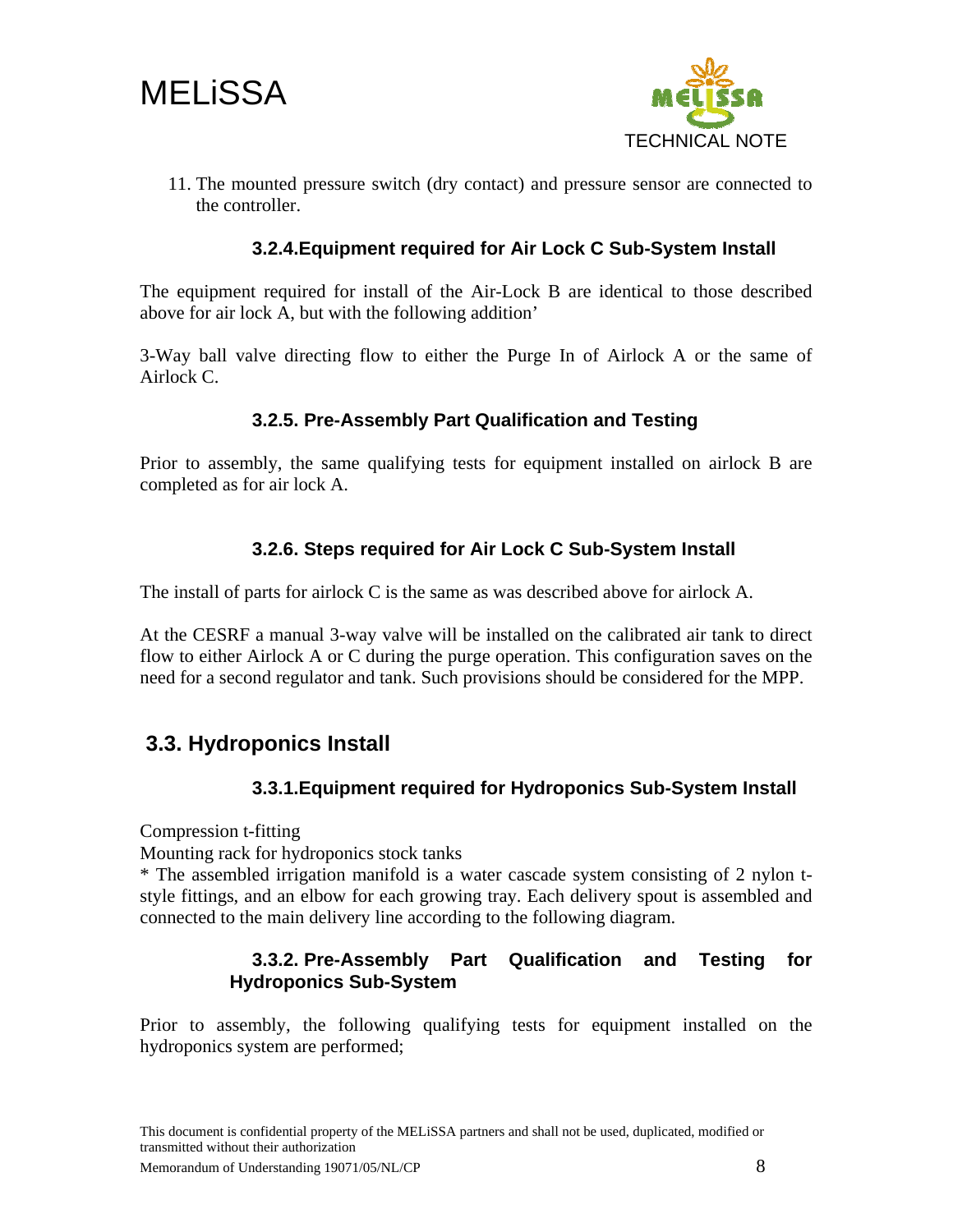# <span id="page-10-0"></span>**MELISSA**



- 1. All solenoids are tested for proper functioning by providing an external (ie: initially independent from the controller) power and signal supply. At the time of this functional test, all Male-to-Male fittings are connected to the solenoids to form the solenoid assembly.
- 2. Functioning of all manual ball valves is confirmed. At this time all male-to-male fittings are connected to the ball valves to form the ball valve assembly
- 3. The integrity of all fittings is confirmed prior to mount.
- 4. Before install, the functioning of all level sensors is confirmed by filling the stock and condensate tanks with solution at two levels (representing hi and low). The mounting level of the sensors will be selected so as to provide indication when levels rise above 90% of tank capacity (1.8 L of 2.0 L capacity) and 10% of capacity (0.2 L).
- 5. The integrity of the irrigation trays and irrigation drain tray is confirmed (breach in welds, leaks)
- 6. Operation of the pumps (irrigation and condensate) is confirmed with draw from external reservoirs for a minimum of a ten minutes pump run time.
- 7. The main irrigation flow sensor is tested and, if not done at the factory, calibrated
- 8. Functioning of the levels is confirmed and the pH and EC sensors calibrated

#### **3.3.3. Steps required for Hydroponics System Install**

Installation of Stock and Acid/Base Tanks and Delivery Assembly

This document is confidential property of the MELiSSA partners and shall not be used, duplicated, modified or transmitted without their authorization Memorandum of Understanding 19071/05/NL/CP 9 Acid Tank (A203) Base Tank (A204) Stock A Tank (A205) Stock B Tank (A206) Hi and Low Level Sensor for Acid Tank Hi and Low Level Sensor for Base Tank Hi and Low Level Sensor for Stock A Tank Hi and Low Level Sensor for Stock B Tank Acid Inject Solenoid Acid Manual Valve Base Inject Solenoid Base Manual Valve Stock A Inject Solenoid Stock A Manual Valve Stock B Inject Solenoid Stock B Manual Valve Male-to-Male NPT to compression unions for solenoid valves (2 each solenoid, 10 total) Male-to-Male NPT to compression union for manual ball valve (2 each valve, 10 total) Bulkhead compression unions for tank drains (4 total) Nylon Bulkhead Unions with viton o-rings for pressure equilibration lines (6 total)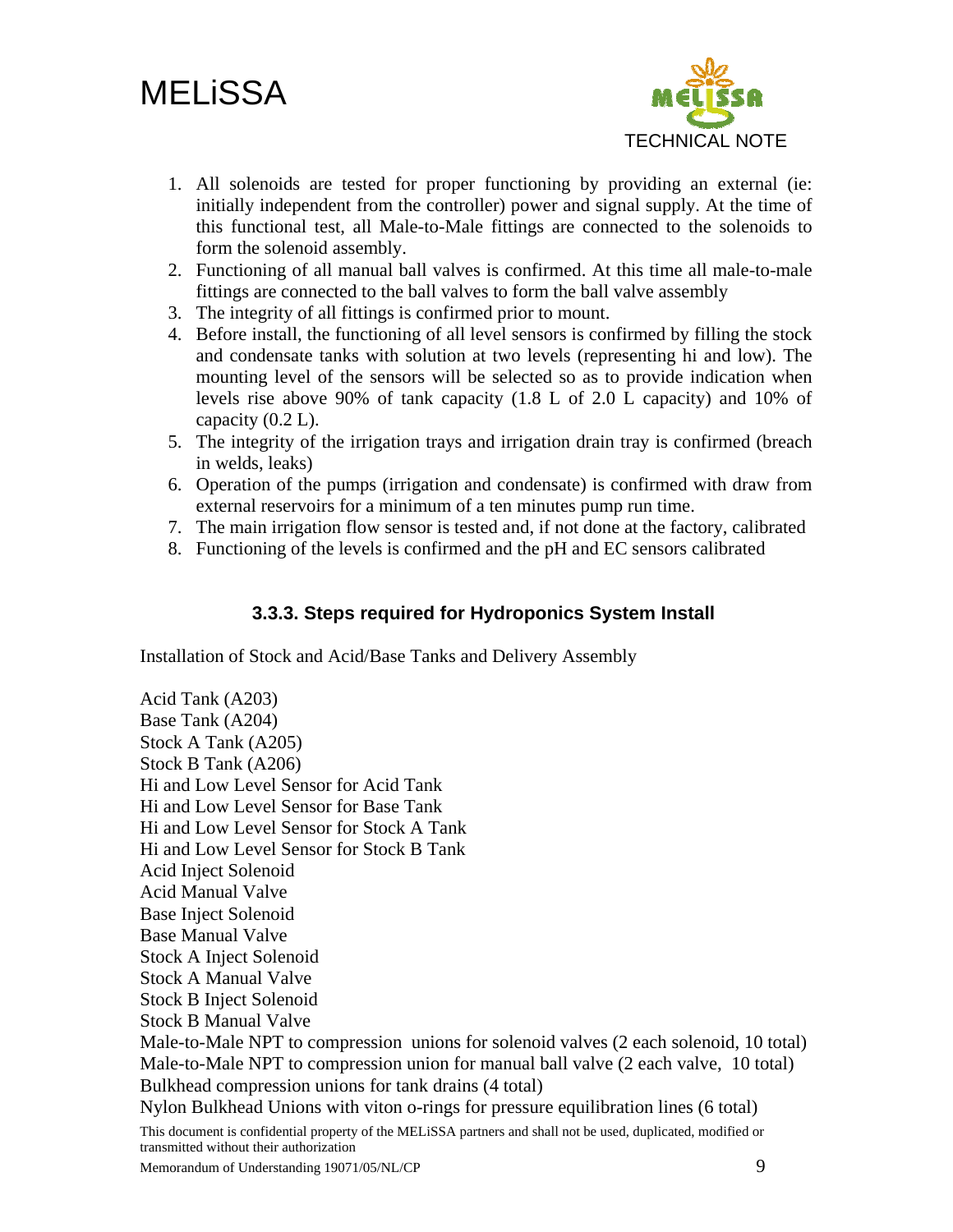



Compression t-fittings for pressure equilibration lines

Bulkhead Unions with viton o-ring for pressure equilibration line to chamber interior Teflon tubing (10 m)

- 1. Each of the stock (A and B), acid and base storage tanks are to be drilled to accommodate mounting of the bulkhead compression unions into their bottom. The bulkheads are mounted in the reservoirs so as to minimize protrusion into the reservoirs' bottom volume. Gravity draining of the entire stock tank volume needs to be promoted.
- 2. The lids of each of the stock, acid and base tanks are drilled to accommodate the bulkhead compression unions for the pressure equilibration lines. The bulkheads re then mounted and seal confirmed.
- 3. After functional verification (above) the high and low level sensors are mounted in each of the reservoirs and sealed
- 4. The solenoid assembly is mounted to the each of the tanks by connection of 5 cm lengths of Teflon tubing from the compression fitting of the tank bulkhead to the compression fitting of the solenoid assembly. The tank and mounted solenoid assembly are positioned on the mounting rack. If required, a section of stainless tubing may be used as a sleeve for the Teflon tubing to promote rigidity and block light.
- 5. The ball valve assembly for each tank is connected to the tank and solenoid assembly by compression fitting and a suitable length of Teflon tubing. Steel sleeves may also be used. The length of tubing required (specifying the distance between the solenoid and ball valve assemblies) is to be determined in accordance with the dimensions of the mounting rack and the spacing of the fittings mounted on the reservoir's interface plate.
- 6. The bulkhead unions for delivery of acid, base and stocks are mounted on the reservoir interface plate and connected to their respective ball valve assemblies using the compression fitting and Teflon tubing. Sleeves may also be used.
- 7. With each of the tanks assembled and connected to the reservoir interface plate, the remaining pressure equilibration lines are connected to the bulkheads positioned on the lids of each tank and, using the t-fittings, connected to the pressure equilibration bulkhead positioned on the man chamber growing volume interface plate.

Installation of Reservoir Cooling Coil Assembly

Nutrient Reservoir Reservoir chiller line Reservoir Chilled Water Inlet Solenoid Reservoir Chiller Manual Override Valve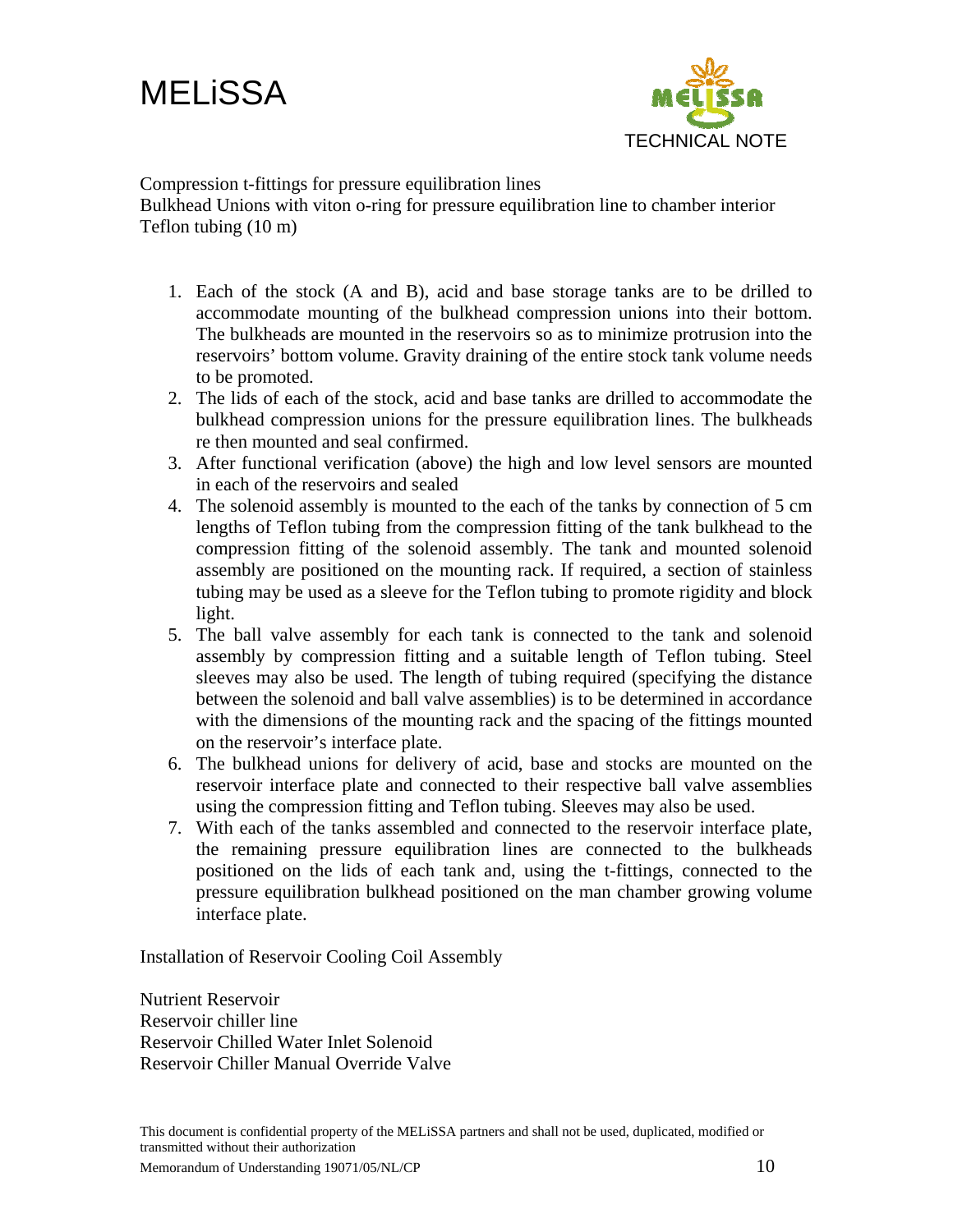



- 1. 3 m section of stainless or Teflon plumbing is coiled and positioned in the reservoir to create the reservoir chiller coil.
- 2. The inlet and outlets of the coil are connected with compression fitting to the bulkheads positioned on the reservoir.
- 3. A section of Teflon tubing is connected to the outlet fitting and connected to facility drain
- 4. A section of Teflon tubing is connected to the inlet fitting on the reservoir and connected to the ball valve assembly. The ball valve assembly is in turn connected to the reservoir chilled water solenoid and ultimately to the facility chilled water supply
- 5. A flow through loop for hydroponics system cooling is therefore established. A by-pass loop will be considered depending on the degree to which chilled water is needed in the reservoir during subsequent functional and operational testing of the chamber.

Installation Reservoir Assembly

Main Irrigation Pump Irrigation Flow Sensor Irrigation Manual Override Valve A Irrigation Manual Override Valve B Irrigation By-Pass Manual Shut-Off Valve Nylon Bulkhead Unions with viton o-rings for reservoir interface plates (10 total) Irrigation Trays

- 1. The main irrigation pump is mounted on the aluminium plate on the bottom of the chamber's carriage, adjacent to the outlet port of the reservoir.
- 2. Once mounted the main irrigation pump is connected with a section of polypropylene tubing to the irrigation feed bulkhead fitting on the reservoir to the pump's inlet compression fitting
- 3. The compression fitting on the outlet side of the main irrigation pump is connected with a section of polypropylene to a compression 3-way fitting
- 4. A 30 cm section of tubing is connected to one of open compression ports on the 3 way fitting. This section of tubing is then connected to the irrigation by-pass needle valve assembly. The outlet side of the needle valve assembly is connected to the mix return bulkhead on the reservoir
- 5. A 7 m length of tubing, forming the main irrigation line, is connected to the second open port on the 3-way fitting and run to the irrigation inlet bulkhead on the chamber interface plate located under module A. The irrigation line is trimmed to the desired length.
- 6. The irrigation drain assembly, which includes the irrigation drain manual override ball valve, is mounted on the interface plate positioned under module C. A section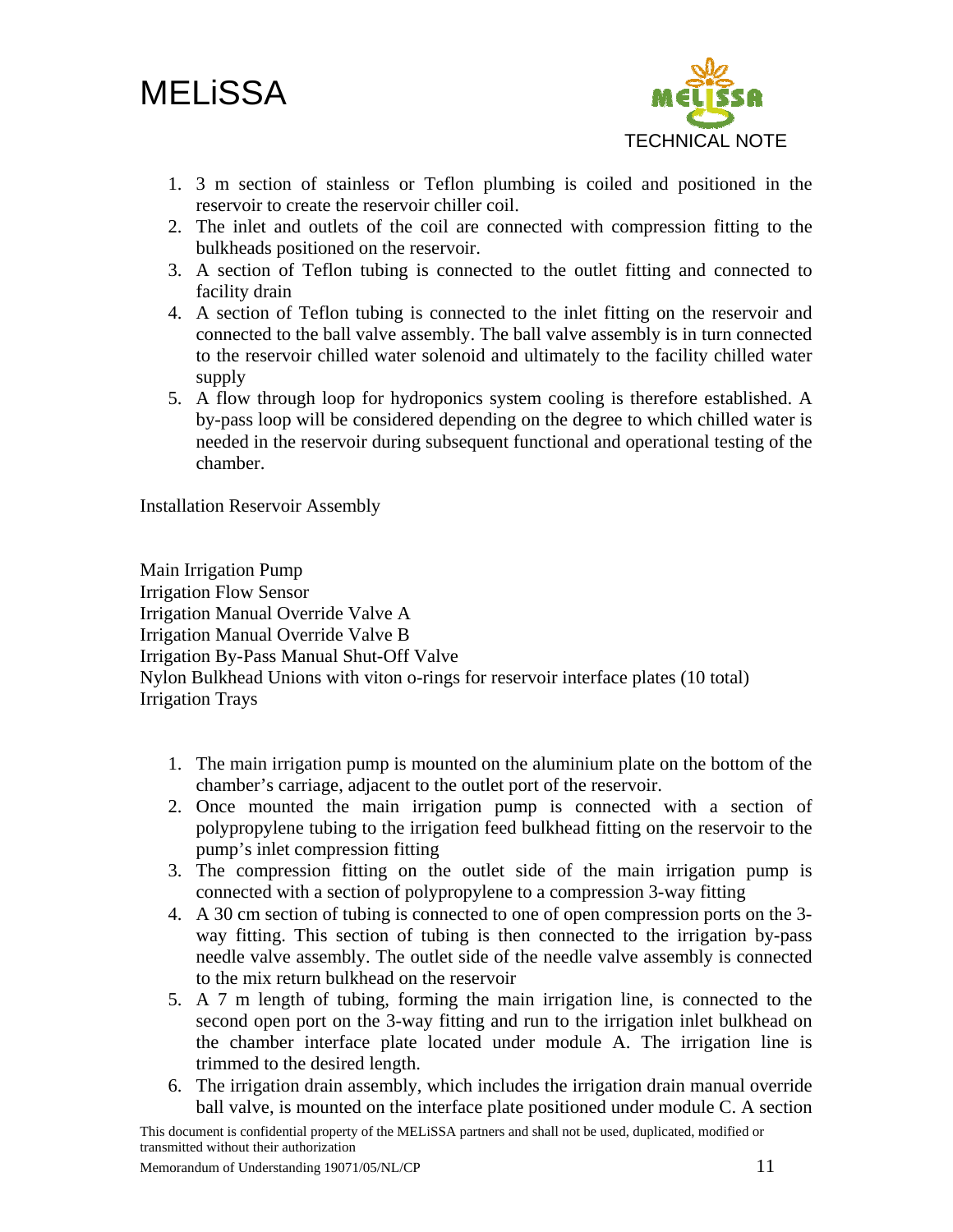



of 5 cm diameter tubing is connected between the drain assembly and the interface plate on the reservoir.

Installation of Reservoir Sensors

Nutrient Reservoir Temperature Sensor Nutrient Reservoir pH Sensor Nutrient Reservoir EC Sensor Irrigation Trays 8-Pin sensor interface connector Wiring

- 1. The pH sensor is mounted with its bulkhead onto the interface plate of the reservoir to a depth of not more than that corresponding to 25% of the reservoir's volume capacity.
- 2. The EC sensor is mounted with its bulkhead onto the interface plate of the reservoir to a depth of not more than that corresponding to 25% of the reservoir's volume capacity.
- 3. The low level sensor for the reservoir is mounted at a depth corresponding to 25% of the reservoir's volume capacity.
- 4. The high level sensor for the reservoir is mounted at a depth corresponding to 75% of the reservoir's volume capacity.

Installation of Condensate Collection Assembly

Condensate Tank Hi/Low Level Sensors for Condensate Tank Condensate Pump

- 1. The condensate reservoir is positioned below the chamber and adjacent to the condensate return line bulkhead leading from the drip tray of the chilled water coil.
- 2. The condensate return compression fitting is connected to a bulkhead installed on the condensate reservoir.
- 3. The hi and low level condensate reservoir sensors are mounted at a depth corresponding to the height at 75% and 25% of the condensate reservoir's volume.
- 4. The condensate pump is mounted on the aluminium plate adjacent to the main irrigation pump
- 5. The condensate pump inlet is connected to the bulkhead positioned on the reservoir lid. The condensate pump outlet is connected to the condensate return bulkhead positioned on the main hydroponics reservoir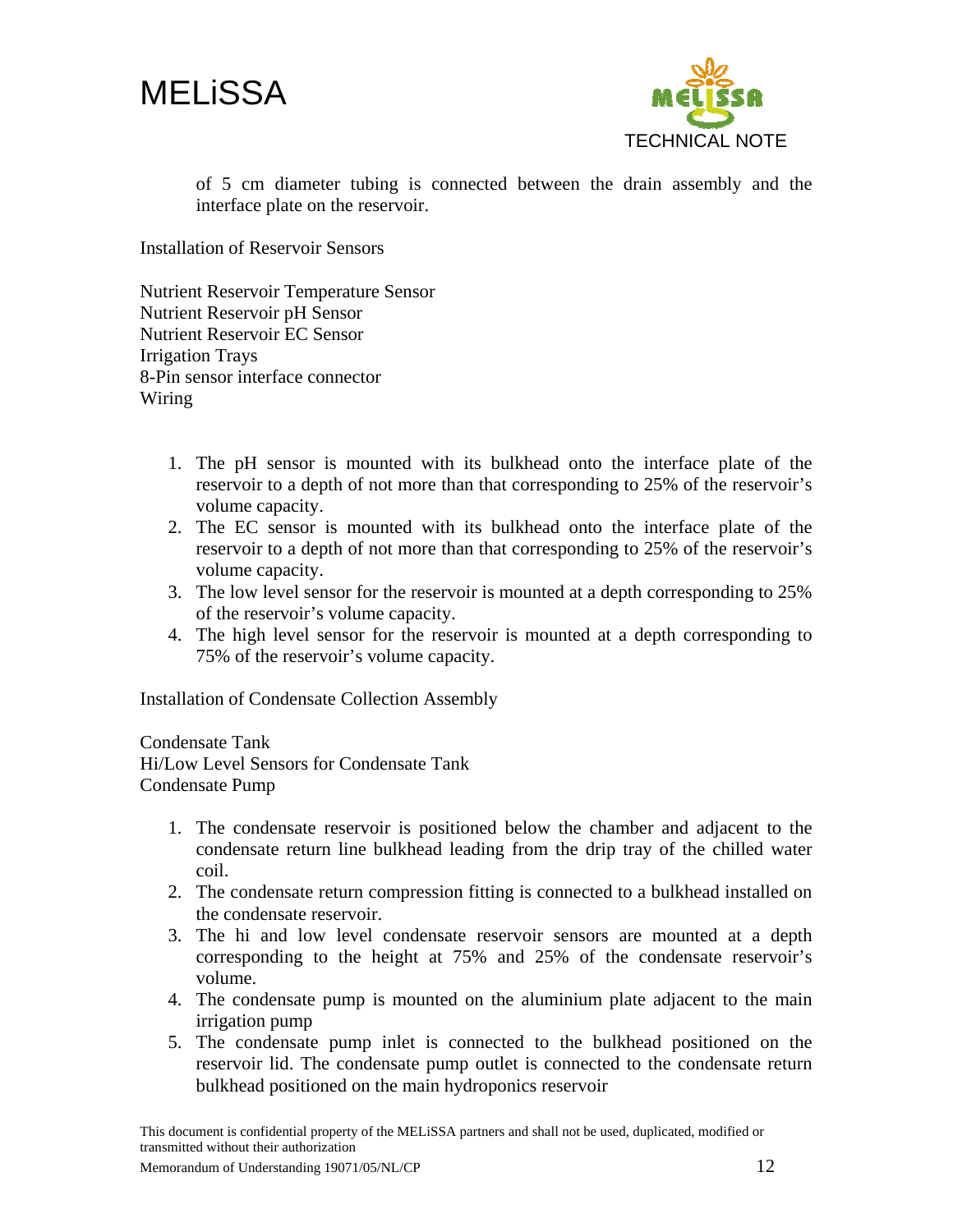<span id="page-14-0"></span>



Installation of the Irrigation Manifold Assembly

Assembled Irrigation Manifold (C201)\* Irrigation Drain (C202) Mounted rail system for tray conveyer

- 1. The main inlet line of the irrigation manifold assembly is connected to the irrigation inlet bulkhead positioned on the interface plate below Module A.
- 2. The irrigation manifold is positioned in the chamber and mounted in a level fashion so that the outlet spigots are positioned over each irrigation tray. The manifold spans the length of the chamber and does not move with the tray conveyer. Therefore, in mounting, care should be taken to ensure equitable spacing between outlet spigots of the manifold and the centre of the irrigation trays. 30 trays are accommodated within the chamber.

Connection of Sensors and Actuators to Intermediate Panel

1. Install of the hydroponics system is complete upon connection of all sensors and actuator wires to the intermediate panel – this includes control and common wires for all injection solenoids, output, power and common lines for sensors (EC, pH, level). Power for the condensate and main irrigation pump is connected to the facility supply and the control signal and common wires to the intermediate panel.

#### **3.4. Air Handling Subsystem Install**

#### **3.4.1.Equipment required for Air Handling Sub-System Install**

Main centrifugal fan Rotary feed through shaft Fan motor Variable Frequency Drive Pulley and belt for motor and fan connect Chill Coil Hot Coil Chilled water valve assembly Hot water valve assembly Chill Coil temperature sensor Hot water coil temperature sensor Hot water supply line temperature sensor Chill water supply temperature sensor Hot water exit temperature sensor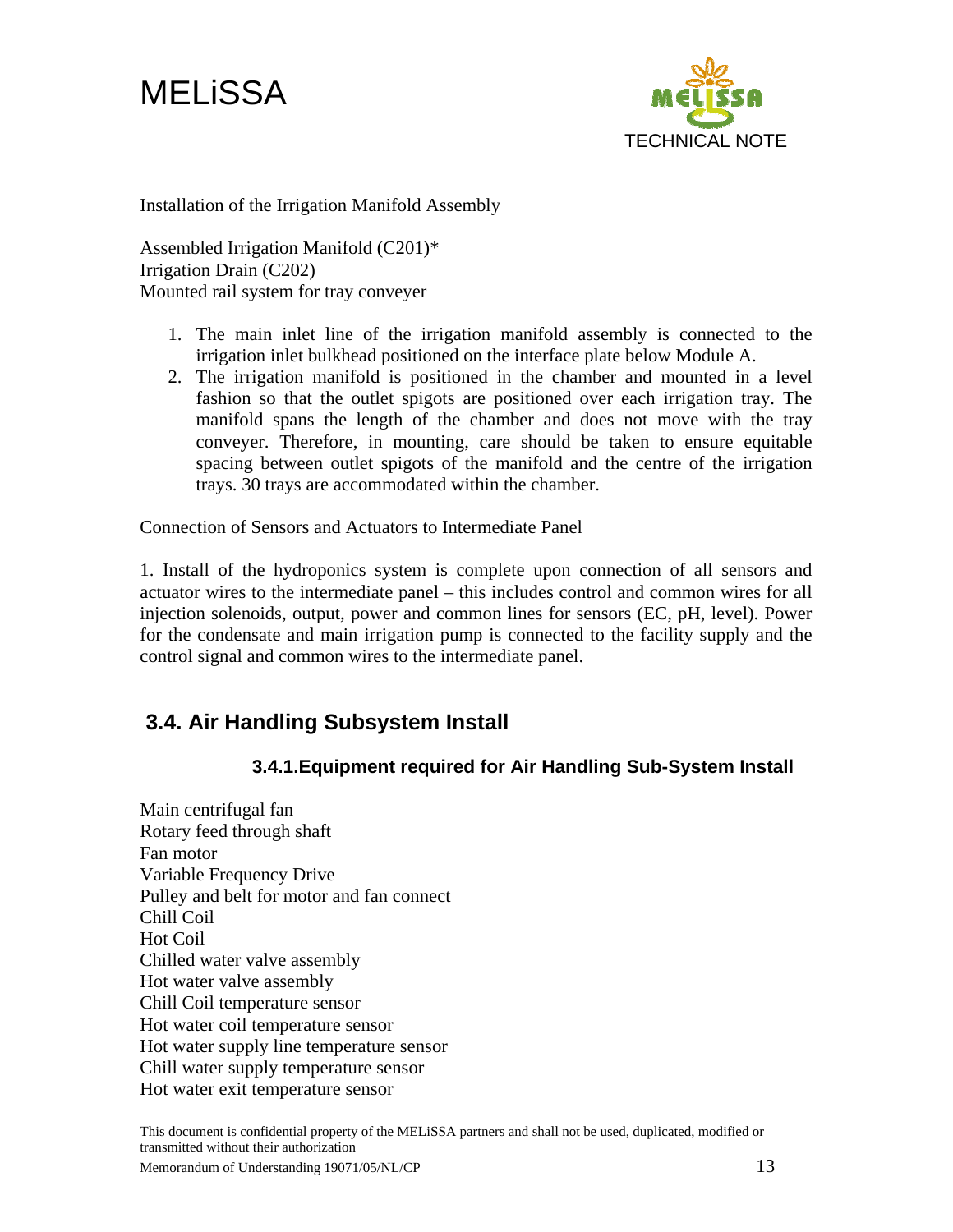<span id="page-15-0"></span>



Chill water exit temperature sensor

Growing volume temperature sensors (3 per module) Growing volume humidity sensor (1 per module)

#### **3.4.2.Pre-Assembly Part Qualification and Testing for the Air Handling Sub-System**

- 1. All temperature and humidity sensor functioning are verified against a reference sensor before install
- 2. All valves and valve assembly functions are confirmed
- 3. Fluid leak testing of the hot and chilled water coils is performed using the installed supply lines
- 4.

#### **3.4.3.Steps required for Air Handling Sub-System Install**

- 1. Before shipment, the hot and chilled water coils were mounted and the main centrifugal fan is mounted into position and connected to the inside pole of the rotary feed through shaft
- 2. The chilled water supply line of the facility is connected to the chilled water valve assembly using a compression fitting. The outlet of the by-pass line is connected back to the main chilled water supply line
- 3. The hot water supply line of the facility is connected to the hot water valve assembly using a compression fitting. The outlet of the by-pass line is connected back to the main hot water supply line
- 4. The water supply lines sensors for booth inlet and exit (hot and cold) are mounted to the supply lines using a compression 3-way fitting
- 5. The motor is mounted on the aluminium plate resting below module C
- 6. The top pulley for the outside pole of the rotary feed-through shaft is mounted and connected to the pulley mounted on the motor. A belt is connected to the pulleys according to the manufacturer's (Delhi's) instructions
- 7. Power to the motor is connected and the VFD is connected to the intermediate panel box
- 8. Temperature and humidity sensors for the inside growing volume are mounted in position and connected, via 8-pin connectors mounted in the interface plate to the intermediate panel box
- 9. The coil temperature sensors are mounted on the surface of the hot and chilled water coils and connected to the intermediate panel box
- 10. Water return lines for the coils are connected to the facility's drain
- 11. The air flow sensor is mounted in the air flow plenum and connected to the intermediate box

## **3.5. Gas Sampling and Analysis Sub-System Install**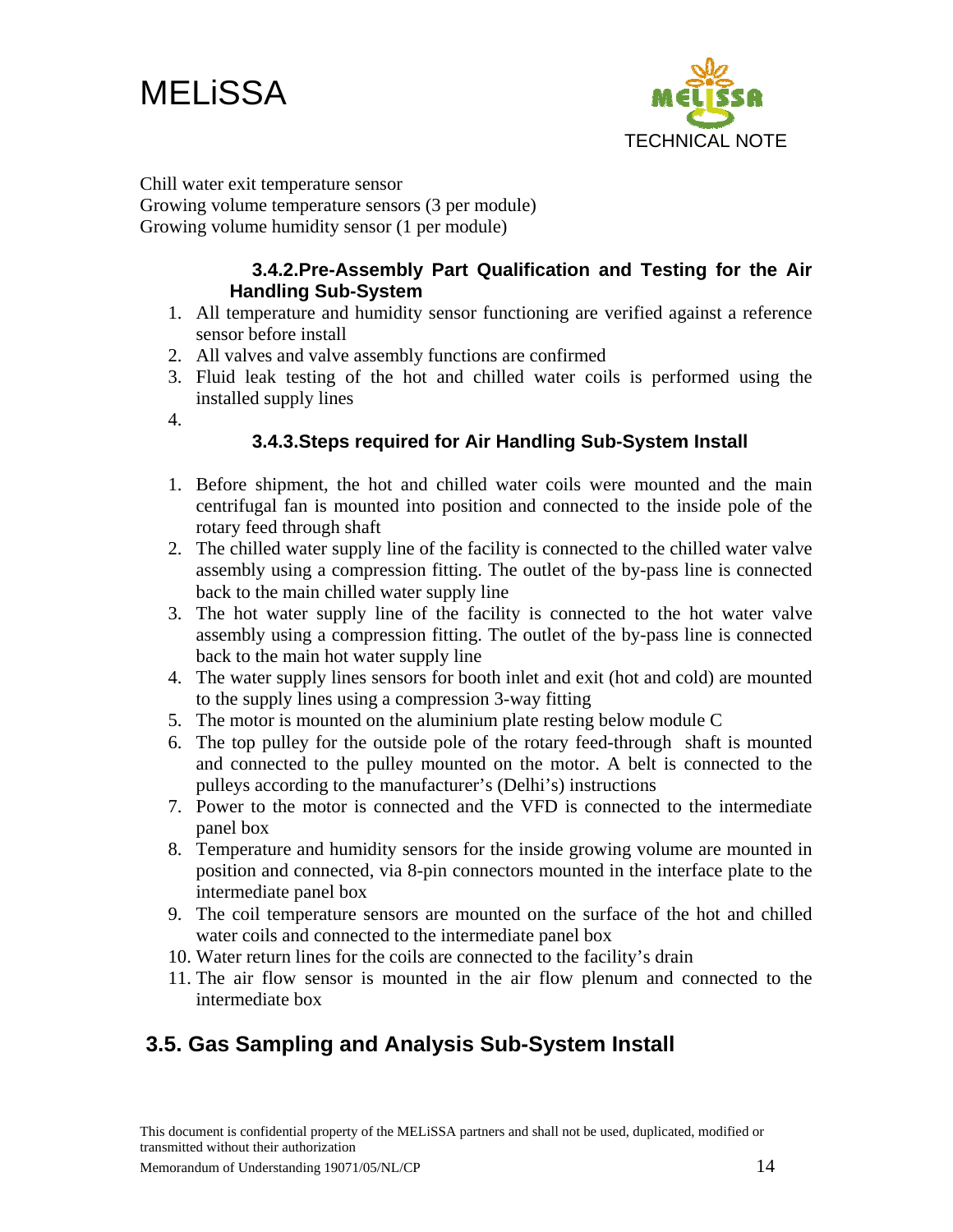<span id="page-16-0"></span>



#### **3.5.1.Equipment required for Gas Sampling and Analysis Sub-System Install**

Infrared Gas Analyzer for CO2 Mass Flow Controller for CO2 injection Paramagnetic analyzer for O2 CO2 redundant valve

#### **3.5.2. Pre-Assembly Part Qualification and Testing for the Gas Sampling and Analysis Sub-System**

- 1. The infrared gas analyzer and paramagnetic analyzer are calibrated
- 2. Proper functioning of the mass flow controller is confirmed prior to install

#### **3.5.3. Steps required for the Gas Sampling and Analysis Sub-System Install**

- 1. The infrared gas analyzer sampling port is connected via compression fitting to the bulkhead on the interface plate positioned in the air handling unit box
- 2. The infrared gas analyzer exhaust (sample return) port is connected to the sample return bulkhead positioned on the interface plate positioned on the air handling unit box
- 3. A sample line is extended from the compression fitting of the interior side of the sampling bulkhead to the main growing volume of the chamber
- 4. The paramagnetic gas analyzer sampling port is connected via compression fitting to the bulkhead on the interface plate positioned in the air handling unit box
- 5. The paramagnetic gas analyzer exhaust (sample return) port is connected to the sample return bulkhead positioned on the interface plate positioned on the air handling unit box
- 6. A sample line is extended from the compression fitting of the interior side of the paramagnetic analyzer's sampling bulkhead to the main growing volume of the chamber
- 7. The signal output of each analyzer is connected directly to the controller
- 8. A section of stainless steel tubing is connected to the compression fitting on the CO2 inlet bulkhead positioned on the interface plate which is mounted on the air handling unit box
- 9. The manual, redundant CO2 valve is connected to the above line
- 10. A section of stainless steel tubing is used to connect the manual redundant CO2 valve to the CO2 mass flow controller
- 11. A pure CO2 tank and regulator is connected to the mass flow controller using a section of stainless steel tubing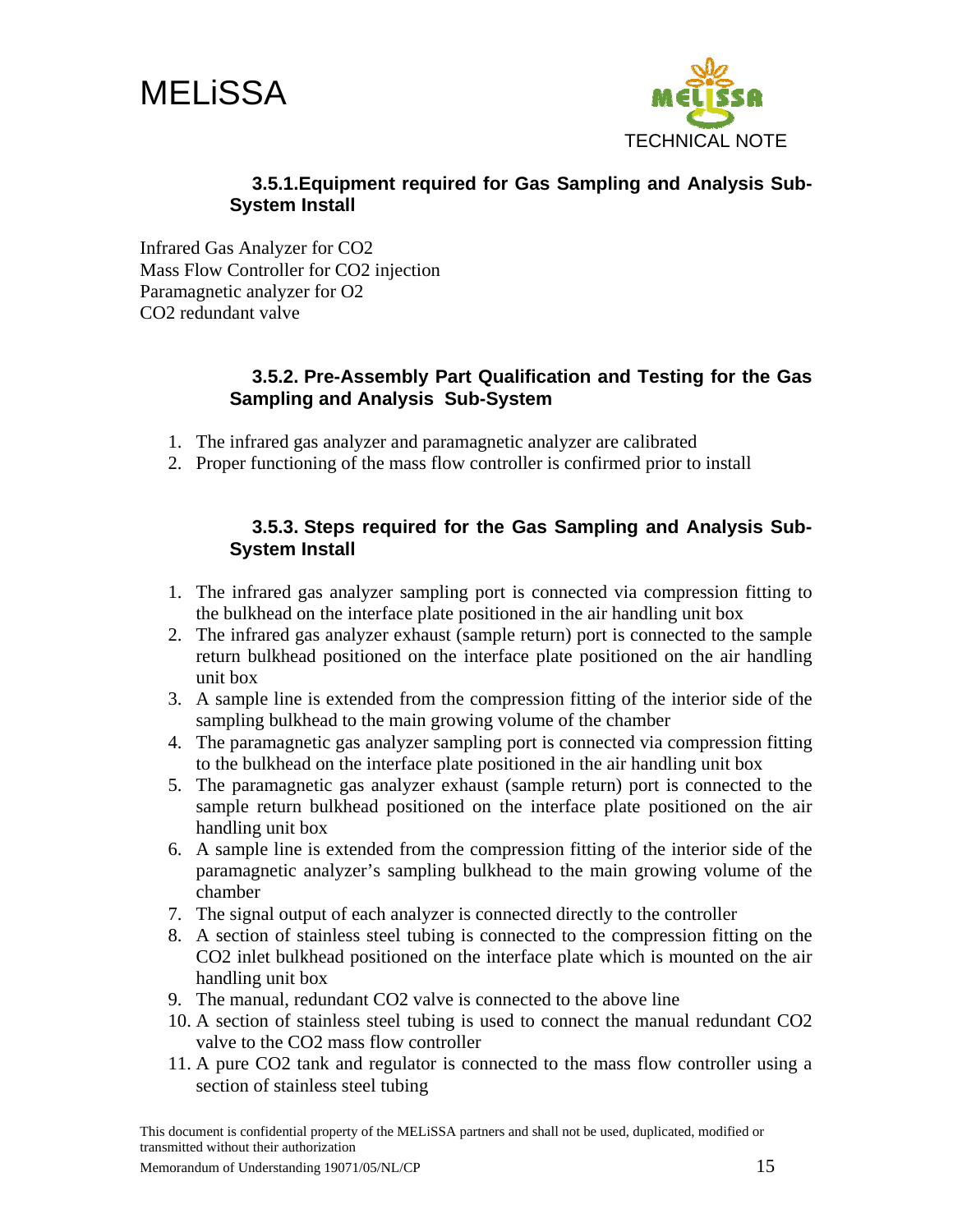<span id="page-17-0"></span>



### **3.6. Lighting Sub-System Install**

#### **3.6.1. Equipment required for the Lighting Sub-System Install**

- 6 x 600 W HPS lamps with remote ballasts
- 3 x 400 W MH lamps with remote ballasts
- 3 x PAR sensors (one per module)

#### **3.6.2. Pre-Assembly Part Qualification and Testing for the Lighting Sub-System**

1. The proper functioning of lights is tested after mounting in the air loft

#### **3.6.3.Steps required for the Lighting Sub-System Install**

- 1. Using the supplied clips, the reflector and lamp assembly of each lamp is connected to the mounting plate on the lamp loft covers. Each module consists of 2 x HPS and 1 MH.
- 2. The lamps are positioned so the point of peak intensity coincides with the horizontal centre of the growing volume
- 3. The power supplies for the lamps are connected, to the lamps though the feedthrough glands on the air loft cover to the ballasts mounted adjacent to the chamber.
- 4. The power inlet supply to the ballasts is connected to the intermediate panel. If required, high power contactors intercept the power supply lines and the controller.
- 5. Each PAR sensor is mounted in the centre of the growing volume using threaded rods fastened to the steel support frames of the glass panels. The mounting height of each PAR sensor is adjusted to about 40 cm above the growing tray tops
- 6. The PAR sensor wires are connected, vi 8 pin connectors to the intermediate connection panel
- 7. Power supplies to the air loft fans (mounted prior to shipment) are connected to the intermediate panel and through relays/contactors to the controller.

## **3.7. Control System Install and Connection**

During the assembly procedures described above, all sensors and actuators were wired to the intermediate electrical panel. Control system install involves the connection of each sensor and actuator wire to the control panel terminals. Data log is set and confirmed. No feedback control is established during the assembly phase (see functional testing).